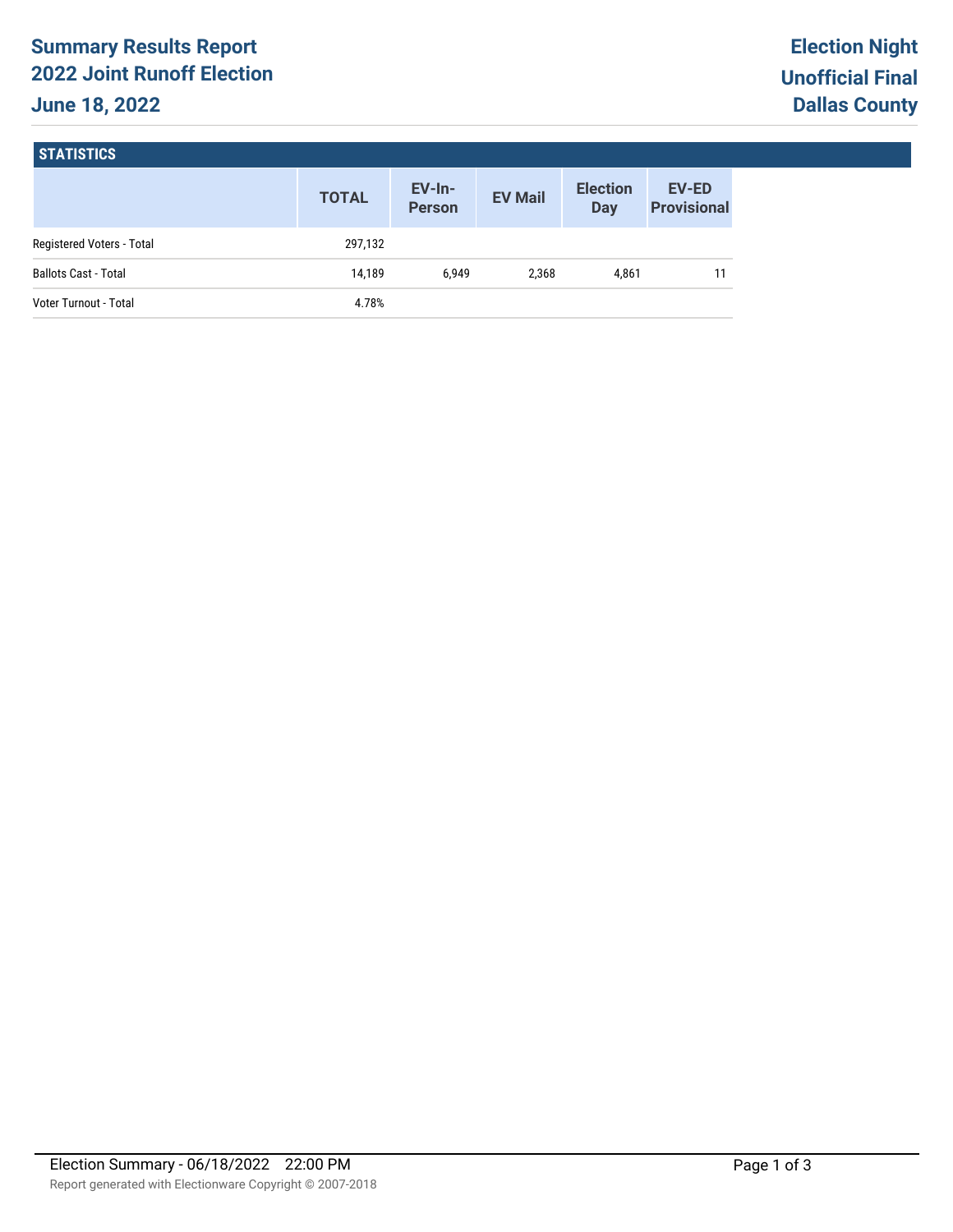## **Carrollton For Member of Council, Place 3 -Unexpired Term Carrollton**

Vote For 1

|                         | <b>TOTAL</b> | VOTE %  | EV-In-<br><b>Person</b> | <b>EV Mail</b> | <b>Election</b><br><b>Day</b> | EV-ED<br><b>Provisional</b> |
|-------------------------|--------------|---------|-------------------------|----------------|-------------------------------|-----------------------------|
| <b>Richard Fleming</b>  | 552          | 52.47%  | 303                     | 145            | 104                           | 0                           |
| Daisy Palomo            | 500          | 47.53%  | 255                     | 122            | 123                           | 0                           |
| <b>Total Votes Cast</b> | 1,052        | 100.00% | 558                     | 267            | 227                           | 0                           |

#### **Duncanville Mayor Duncanville**

Vote For 1

|                         | <b>TOTAL</b> | <b>VOTE %</b> | EV-In-<br>Person | <b>EV Mail</b> | <b>Election</b><br><b>Day</b> | <b>EV-ED</b><br><b>Provisional</b> |
|-------------------------|--------------|---------------|------------------|----------------|-------------------------------|------------------------------------|
| Mark D. Cooks           | 1,073        | 45.82%        | 701              | 121            | 248                           | 3                                  |
| Barry L. Gordon         | 1,269        | 54.18%        | 811              | 106            | 351                           |                                    |
| <b>Total Votes Cast</b> | 2,342        | 100.00%       | 1,512            | 227            | 599                           | 4                                  |

## **Garland For Member of Council, District 5 Garland District 05**

Vote For 1

|                         | <b>TOTAL</b> | VOTE %  | EV-In-<br>Person | <b>EV Mail</b> | <b>Election</b><br>Day | <b>EV-ED</b><br><b>Provisional</b> |
|-------------------------|--------------|---------|------------------|----------------|------------------------|------------------------------------|
| Margaret A. Lucht       | 273          | 63.34%  | 102              | 55             | 116                    | 0                                  |
| Jon Dehn                | 158          | 36.66%  | 92               | 19             | 47                     | 0                                  |
| <b>Total Votes Cast</b> | 431          | 100.00% | 194              | 74             | 163                    | 0                                  |

#### **Irving For Member of Council, Single Member District 1 Irving District 01**

Vote For 1

|                         | <b>TOTAL</b> | VOTE %  | <b>EV-In-</b><br><b>Person</b> | <b>EV Mail</b> | <b>Election</b><br><b>Day</b> | <b>EV-ED</b><br><b>Provisional</b> |
|-------------------------|--------------|---------|--------------------------------|----------------|-------------------------------|------------------------------------|
| <b>Tony Grimes</b>      | 324          | 44.20%  | 154                            | 55             | 115                           | 0                                  |
| John Bloch              | 409          | 55.80%  | 264                            | 16             | 129                           | 0                                  |
| <b>Total Votes Cast</b> | 733          | 100.00% | 418                            | 71             | 244                           | 0                                  |